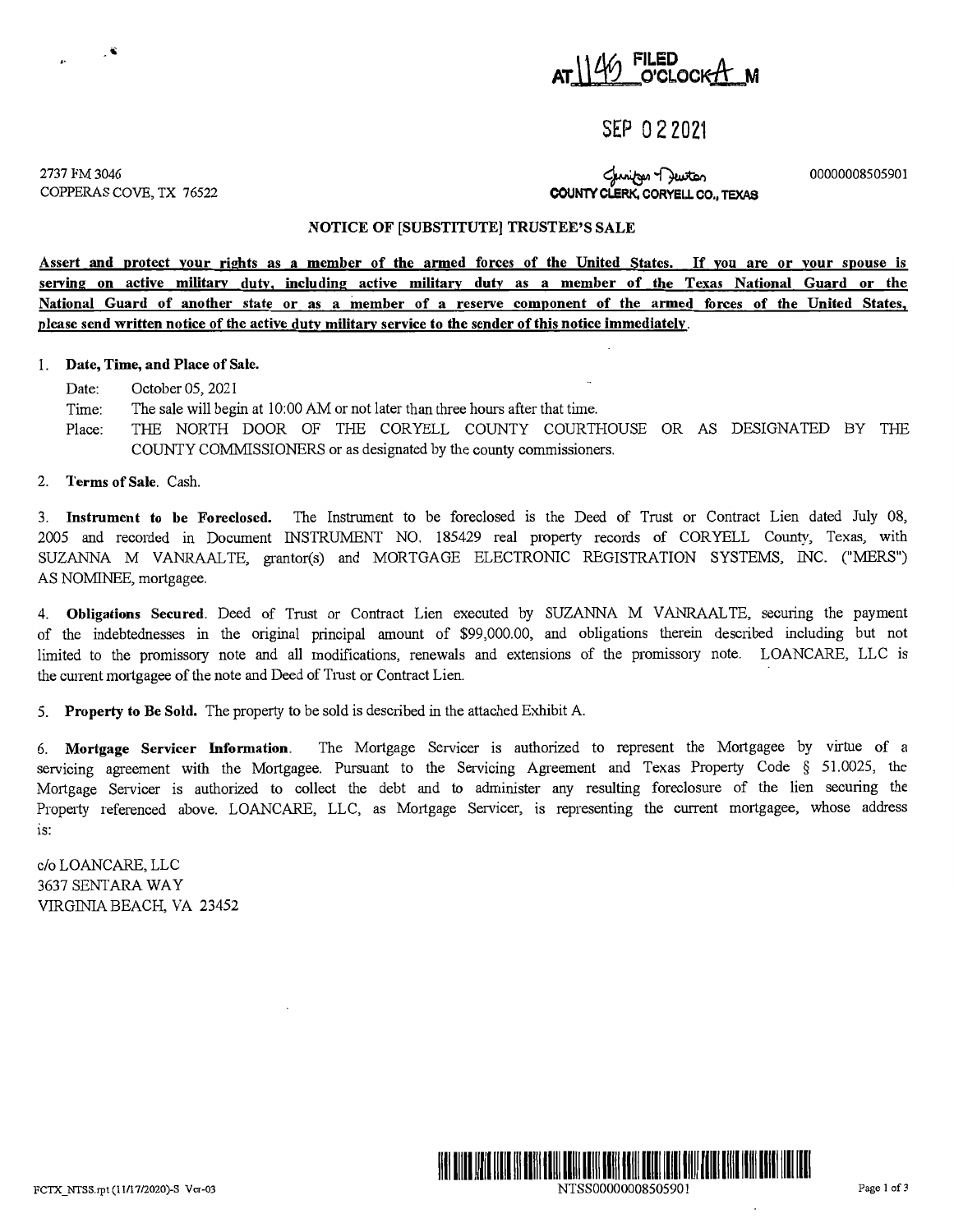2737 FM 3046 COPPERAS COVE, TX 76522

### **TIIlS INSTRUMENT APPOINTS THE SUBSTITUTE TRUSTEE(S) IDENTIFIED TO SELL THE PROPERTY DESCRIBED IN THE SECURITY INSTRUMENT IDENTIFIED IN THIS NOTICE OF SALE THE PERSON SIGNING THIS NOTICE IS THE ATTORNEY OR AUTHORIZED AGENT OF THE MORTGAGEE OR MORTGAGE SERVICER.**

The undersigned as attorney for the mortgagee or mortgage servicer does herby remove the original trustee and all successor substitute trustees and appoints in their steed KRISTOPHER HOLUB, AARTI PATEL, AMY ORTIZ, DYLAN RUIZ, VIOLET NUNEZ, BEATRIZ SANCHEZ, EDWARD LUBY, NANCY PARKER, ROBERTA A VERY-HAMILTON, CARY CORENBLUM, JOSHUA SANDERS, ALEENA LITTON, MATTHEW HANSEN, AUCTION.COM, THOMAS GILBRAITH, C JACON SPENCE, DONNA STOCKMAN, BRENDA WIGGS, DAVID STOCKMAN, GUY WIGGS, MICHELLE SCHWARTZ, KATHY ARRINGTON, JANET PINDER OR CECIL KESTER whose address is c/o BARRETT DAFFIN FRAPPIER TURNER & ENGEL, LLP, 4004 Belt Line Road, Suite 100, Addison, Texas 75001-4320 as Substitute Trustee, who shall hereafter exercise all powers and duties set aside to the said original trustee under the said Deed of Trust; and, further does hereby request, authorize, and instruct said Substitute Trustee to conduct and direct the execution of remedies set aside to the beneficiary therein.

 $7$  e  $\leq$ la

Israel Saucedo

### **Certificate of Posting**

My name is \_\_\_\_\_\_\_\_\_\_\_\_\_\_\_\_\_\_ , and my address is c/o 4004 Belt Line Road, Suite 100, Addison, Texas 75001-4320. I declare under penalty of pe1jmy that on \_\_\_\_\_\_\_\_\_\_\_ I filed at the office of the CORYELL County Clerk and caused to be posted at the CORYELL County courthouse this notice of sale.

Declarants Name: \_\_\_\_\_\_\_\_\_\_\_\_\_\_\_ \_

Date: